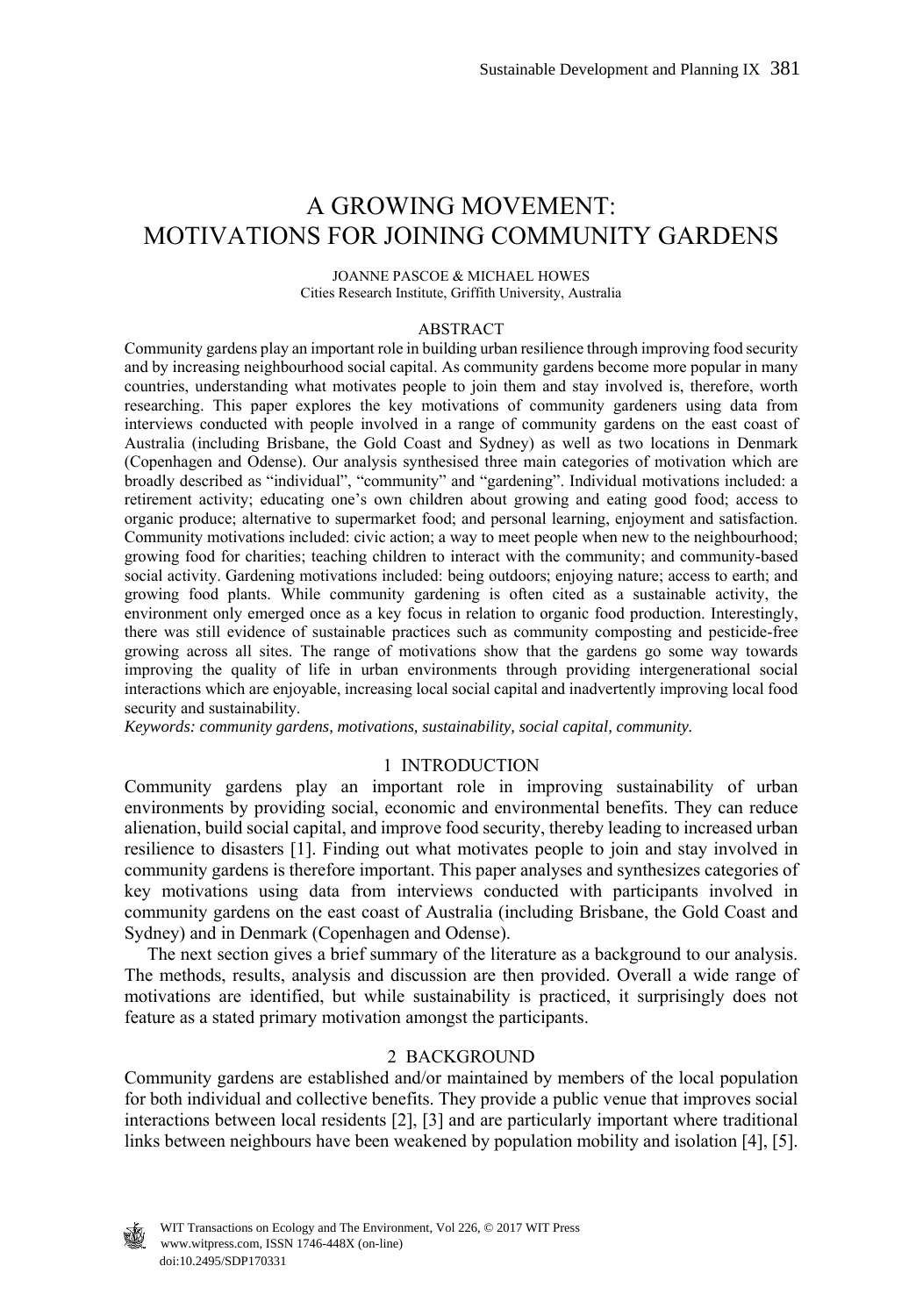This research is timely because community gardening is a growing trend in many countries. The total number of community gardens registered with Australian Community Gardens Network grew by 250% between 2010 and 2016 to 600 [6]. Community gardens emerged in Singapore in 2005 and by 2008 there were 240 [7]. In 2007, the American Community Garden Association estimated that there were 18,000 to 20,000 community gardens in the USA and Canada combined [8].

 There is a great deal of literature on the benefits which individuals and society receive from community gardens, which include: providing food to impoverished residents; crime prevention; beautifying an area; enacting 'Local Agenda 21' (LA21); exercise; civic engagement; enjoyment; access to fresh organic food; increased social capital; improved nutrition and wellbeing; educational opportunities (nutrition, work skills); and community building [2], [3], [5], [9], [10]. The literature generally shows that community gardens bring positive outcomes for individuals and their community. For example, in Singapore, elderly members benefitted from the connection with nature and the nostalgic aspect of the gardens reminding them of their farming days in pre-urbanised Singapore [7]. In Melbourne, Australia, community gardening reduced social isolation by providing an opportunity for neighbours to meet each other [11]. In West Hollywood, USA, community garden participants increased their physical activity by 6% and increased their fruit and vegetable consumption by 10% [12]. Ohmer et al. [13] found that community gardens improve access to green space in densely urbanised neighbourhoods. Galdini [5] noted that community gardens improve social cohesion and vitality in Berlin. Several studies show community gardens are an avenue for providing an alternative to modern food production and distribution [14]–[16]. School gardens draw in the community by encouraging parents, relatives and neighbours to be involved as volunteers [2], [17].

 Some of the motivations identified in the literature include: a desire to grow organic, locally grown, seasonally appropriate food [3], [12], [18]; a need for cheap food, or to find an alternative to modern food production and distribution [14], [15]; the desire to connect with nature [19]; the motive to promote and enact environmental sustainability [2]; and the desire to be part of a community, sharing produce and working cooperatively [15]. The motivations are varied and in the main indicate a desire to address individual, social, and environmental issues that arise within contemporary urban society.

#### 3 METHODS

The research question being explored by this study is: What motivates people to join and take part in community gardening? We address this question by interviewing participants from a variety of different types of community gardens in different locations [20], [21]. Semi-structured interviews with key stakeholders sought to identify the broad range of motivations of community garden participants. Key stakeholders included: members, volunteers, visitors, and authorities who provide advice/support. They cover a broad range of people and urban environments. Answers have been analysed by coding the data into themes using NVIVO.

 The data collection stage is not complete. To date, 24 interviews have been conducted. The case study sites include 4 community gardens in Australia (1 Sydney, 2 Brisbane, 1 Gold Coast) and 2 in Denmark (1 Copenhagen, 1 Odense). All six gardens employed sustainable practices as evidenced by organic growing, mulching, harvesting rainwater, seed-saving, composting and two also included native bee keeping.

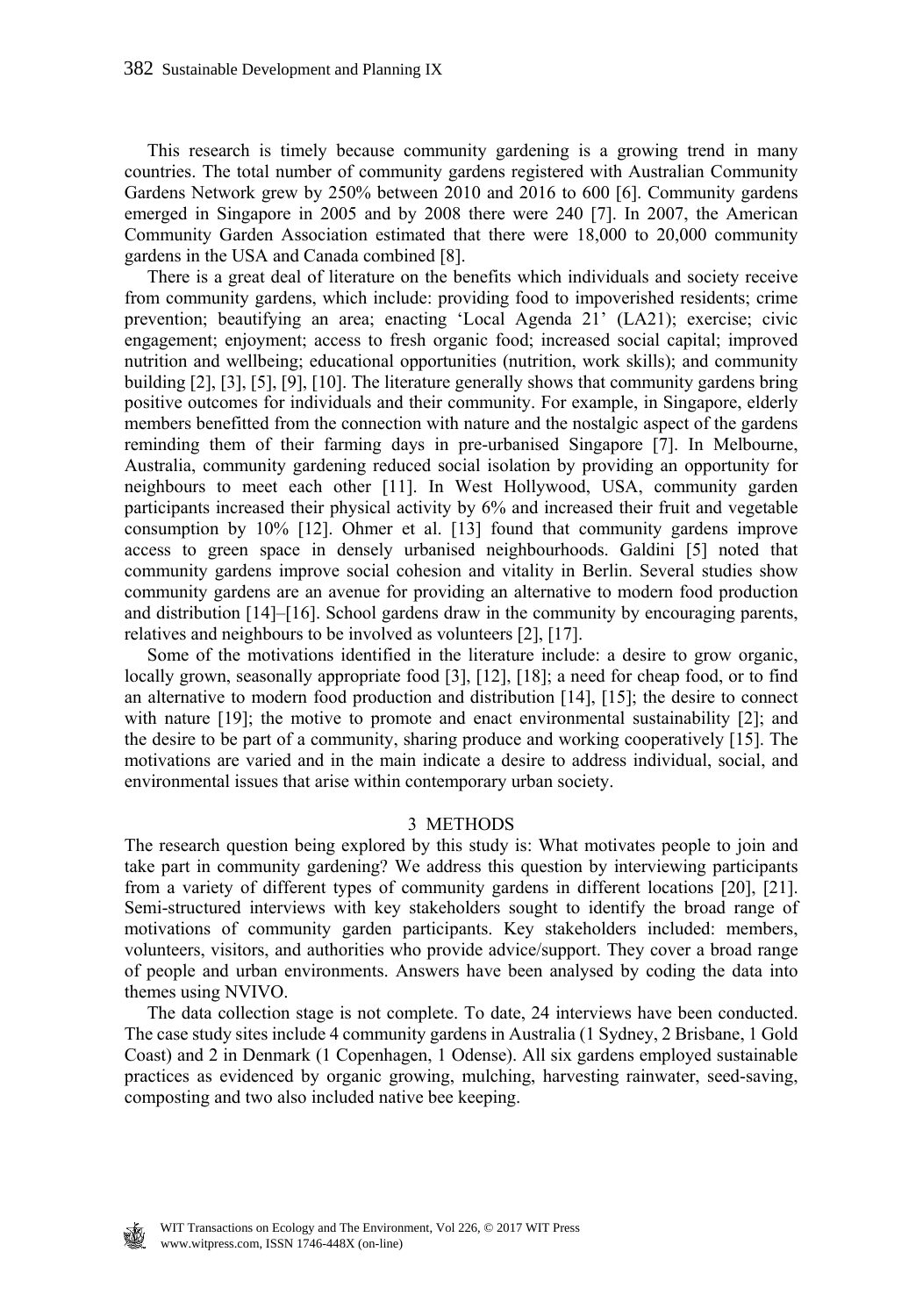# 4 FINDINGS

Our research generated three main categories of motivations:

- Individual;
- Community; and
- Gardening.

 In addition, it should be noted that numerous participants included multiple motivations in their initial response. Each of the three themes is described and then example (deidentified) participant quotes are provided.

# 4.1 Individual

The "Individual" motivations theme emerged from comments which illustrated personal satisfaction, individual benefits and enjoyment as motivations for joining a community garden.

 Growing and eating organic produce and access to an alternative to supermarket food were primary motivations for a number of interviewees:

*I enjoy that you know where it's come from, that it's organic. You can grow what you want.* (Australia 4)

*I was just getting things from the shops that were seasonal, but I really didn't know what I was getting. And I've learnt, you know, in the time I've been here my children – my teenagers – will eat more vegetables. I think it's the taste factor. And you know that it's organic – it's something you've grown yourself.* (Australia 4)

 The personal enjoyment and satisfaction of growing food and being in a garden environment were motivators for some gardeners:

*I get a huge amount of satisfaction out of having things I've grown that I can eat. I mean, in financial terms, it's nonsense*. (Australia 1)

*It's just nice being outside and doing stuff*. (Australia 2)

 Some participants were motivated by a desire to gain new skills and learn about gardening, while others were keen to educate their children:

*I just thought it would be nice to just grow a few things and just actually learn about it because I don't really know anything about gardening*. (Australia 1)

*…since the kids, I just thought it (gardening) would be nice for them and … so they can learn that it doesn't just come from the store. Like, the first time my son saw an orange on a tree like he just didn't get it, you know? It was just like at a friend's house at Marrickville or something he just – cause he'd only ever see stuff to come from a supermarket and then it was just like "What!"* (Australia 1)

Several gardeners were motivated to find an activity to spend their time on which would also provide opportunities for the company that community gardening provides. Amongst this motivation group were retired gardeners and an under-employed local resident:

*I know what times they're there, so if I feel like some company, I come down in the morning. Tam will be here or Fred will be here and I'll just be able to chat*. (Australia 4)

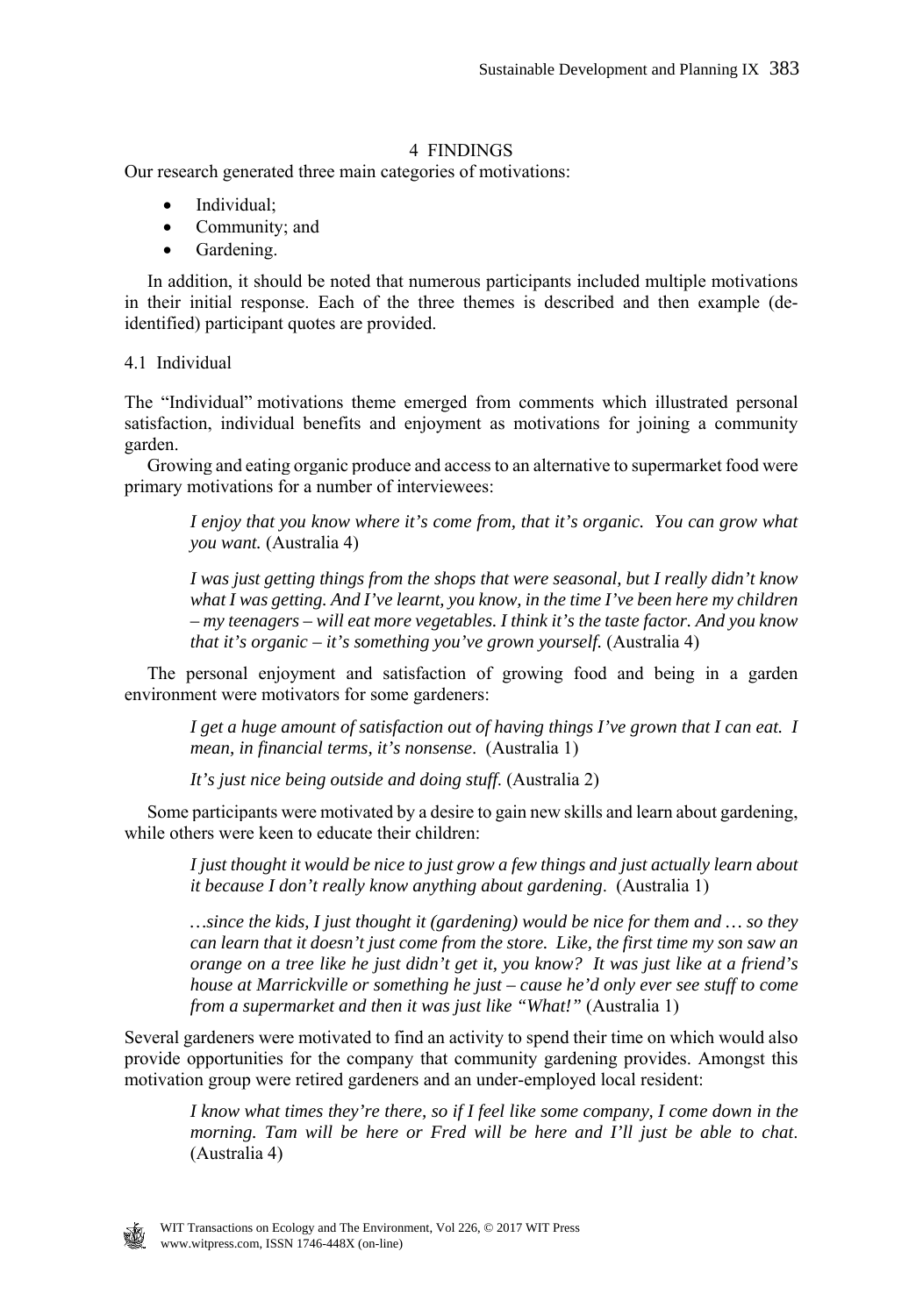One gardener was spoken of as motivated by publicity for their business.

*A chef – who opened a restaurant and went around to schools and various organisations and asked us if we could set aside part of one of our plots so she could grow some Vietnamese mint, right? And we said yes, and she did, and then at the end of the year she invited us all up to come and have a meal at the restaurant. But it was very interesting because this story, there's a whole lot of media coverage about all of this, you know. And for the life of me, I don't think she ever came and harvested any of the mint. We've got this huge stand of Vietnamese mint there*. (Australia 1)

Individual motivations included a desire to meet and spend time with people; to learn new skills and teach their own children about gardening; and personal satisfaction and enjoyment. Respondents in this category primarily spoke of benefits to themselves as the primary motivation for joining a community garden.

# 4.2 Community

The "Community" motivations theme emerged from comments which illustrated motivations to be more involved with the community; to improve the community through civic action; teaching the children to interact with the community; and neighbourhood social activity.

 Several gardeners were motivated to join their community garden so they and/or their children could experience community involvement, as it was seen as a safe place to teach children how to interact with the community:

*I think probably the whole, participating in the community thing because when I grew up, it wasn't really like that where I lived, although maybe because my family*  wasn't particularly involved. We weren't that type of family and I think that I want *the children to have a little bit of that, you know? And also going to talk to different people and, as you can see, one that keeps calling out is extremely like interactive and he will just talk and talk and talk and talk. And, fortunately, most people there really like talking to him <laughs> So it's sort of good for that.* (Australia 1)

 Some of the key stakeholders who had roles as organisers of their local community garden were motivated to enact a sense of civic duty to improve the resources or integration of the community:

*I think community gardens – yeah – because it's a focus on a local space and it's your time and – it's your community and I think that people need to invest in their community if they're going to be happy*. (Australia 2)

 Some gardeners at one inner city garden were motivated to start a community garden to help provide their local community with much needed public greenspace:

*There's not much green space in the area, so it's a way to get more open space and just have a nice area where people can hang out and like the actual gardening part of it – it's nice. We have a garden at home, as well. The actual gardening part is secondary, I think.* <laughs> (Australia 3)

 The main motivation that the library staff had to start a community garden in a residential development's public courtyard outside their library was to help improve community cohesion:

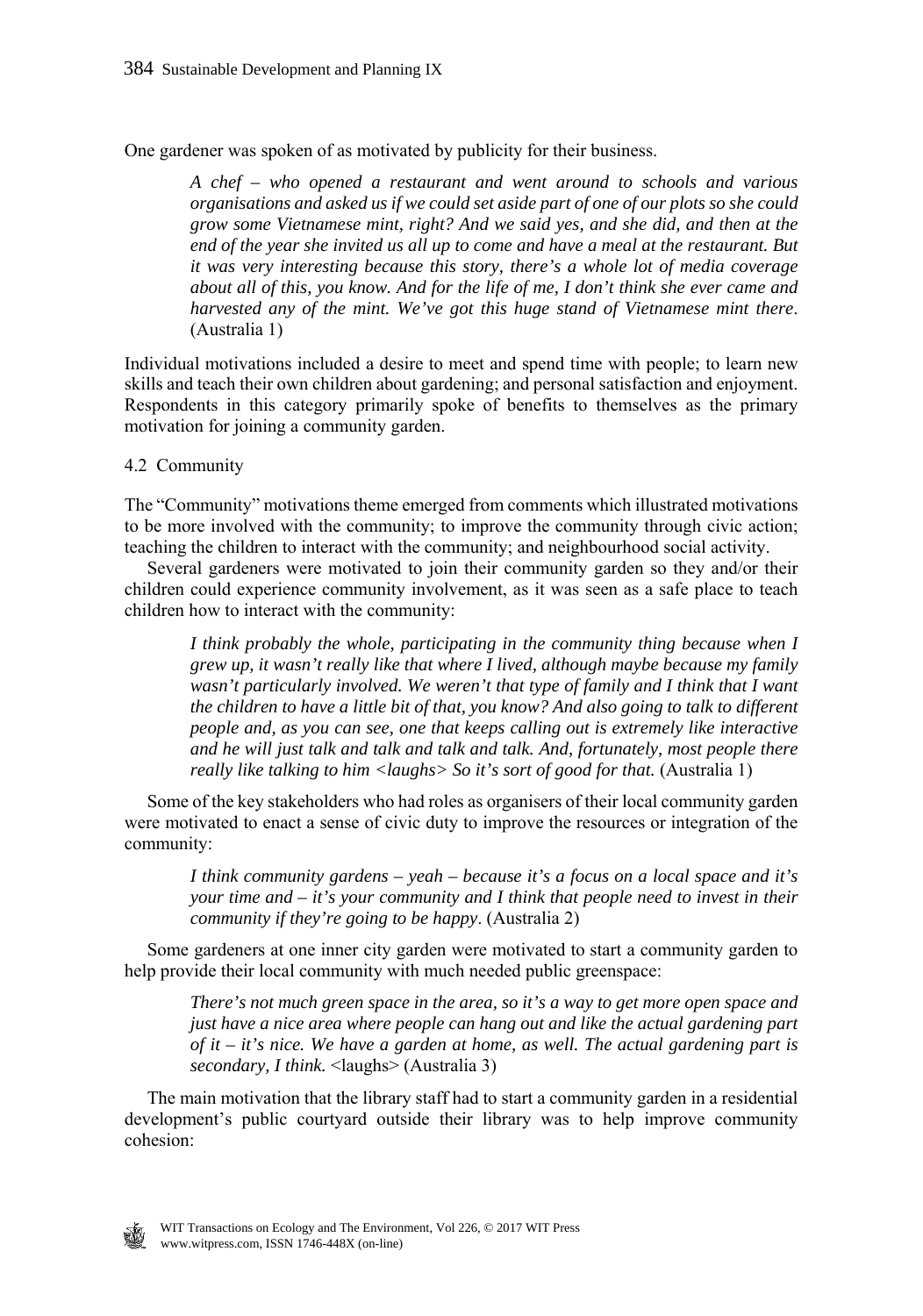*It is an opportunity to make people meet across age and cultures and languages…. Making people meet just because they are different is not really working. What makes people come together is if they share a common interest. It is not like, 'OK I can just go and meet people from Pakistan and Turkey, but what is the point? But if we can go and garden together, I would like to do that.'* (Denmark 1)

 Other interviewees were motivated in a community sense as they sought a way to meet people when new to the neighbourhood and others were motivated by growing food for local charities. "Community" motivated participants focused on the social aspect of the group activity and/or the beneficial community outcomes.

4.3 Gardening

The "Gardening" motivations theme emerged from comments which illustrated a desire to access public green space for gardening, experiencing nature, or other outdoor purposes.

 Living in housing with limited access to space for gardening or play activities motivated a number of gardeners to join their local community garden:

*We live in a duplex, so we haven't got a lot of room to grow our own veggies and so forth. … We've got things in pots, but it's just nice to have that little bit of extra bit of dirt to play in*. (Australia 4)

*Yeah I love bringing dogs around/a lot of people bring dogs to run around here. I*  like to bring the dog to run around. Border collie. It has a little play out the front *here. Yeah it is great.* (Australia 4)

 Although no children were interviewed, adults mentioned that the activity of gardening was very popular amongst the children:

*It's nice to do something, especially with the kids outside. They really like it. It's just nice doing something outside.* (Australia 2)

*The children are very proud of their gardens*. (Denmark 2)

 Connection with the earth and biophilia (connection with nature) were motivators for some participants:

*It's nice to – so, just a lovely thing to do, get your hands in the dirt <laughs>. Watch things grow* <laughs>. (Australia 4) *Oh, I love gardening. I love being outside.... I find it relaxing.* (Australia 3)

 The gardening motivation included access to open green space and gardening space and/or access to organic produce. When discussing their community garden, participants noted practices which could be identified as sustainable practices such as composting, recycling, mulching, harvesting rainwater and growing without the use of chemicals. Environmental action or sustainability as a concept was not mentioned and was not included as a primary motivation of any participants.

# 4.4 Mixed motivations

Mixed motivations featured frequently, in particular the combination of "community" and "gardening", for example:

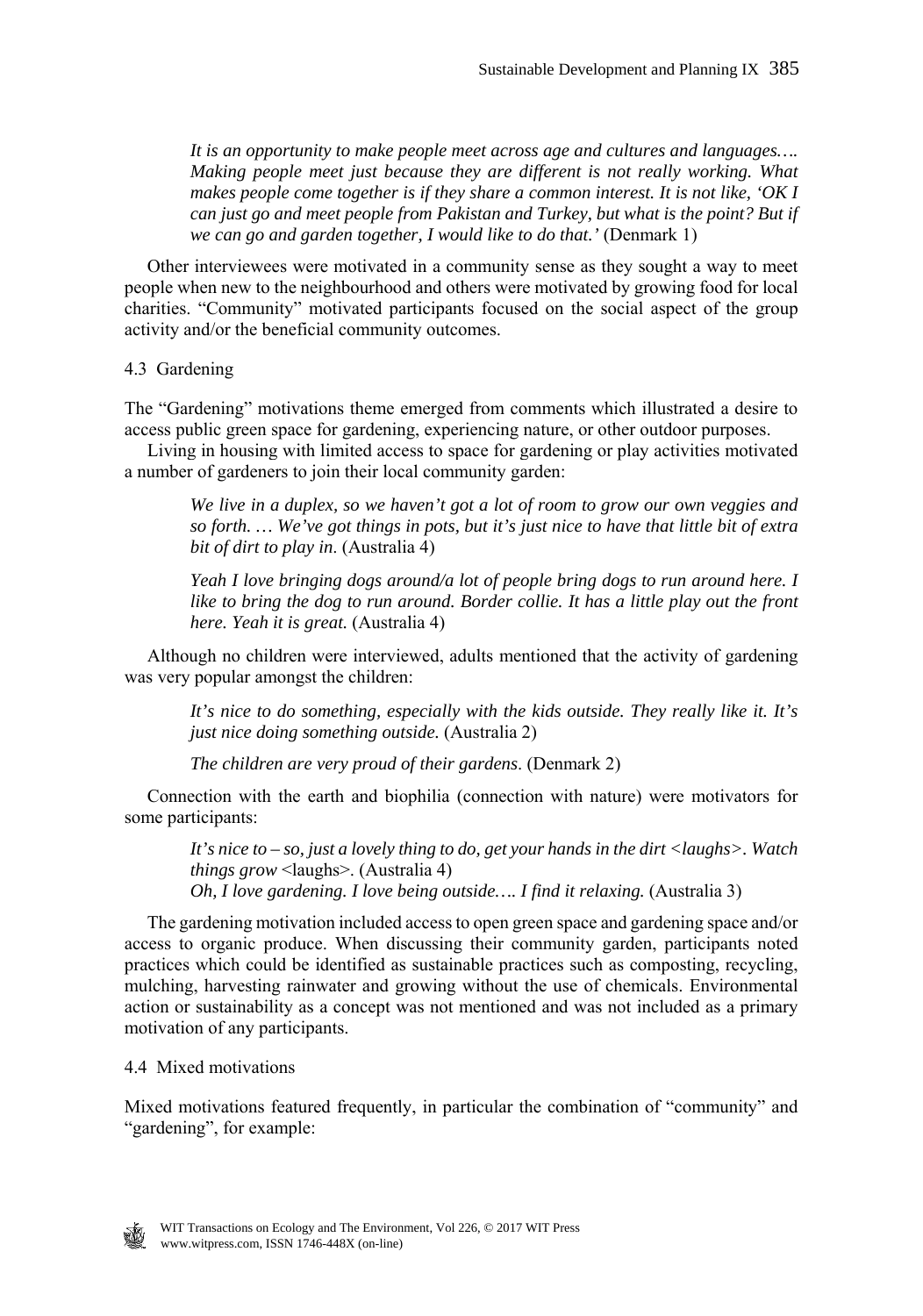*I was hoping I would just learn a bit more about gardening. And also I'm just yeah I like to hang out with local community members. So it is social as well.* (Australia 2)

*It's good for the kids. It's a nice community activity as well, and also the idea of there being fresh produce growing nearby, that's good.* (Australia 2)

The combined motivations of "community" and "gardening" reflect a desire to garden with other people. Many of the participants noted that they had sufficient gardening space at home, but they wanted to garden with other community members.

4.5 Demotivation

It is also worth considering demotivating factors, as these erode the motivational enthusiasm of participants and may impact the longevity of the community gardens. For example, some enthusiastic gardeners were demotivated by vandalism:

*Our garden is not locked, so anybody can walk into it and because of that, it suffers a fair bit of pilfering, it suffers a fair bit of vandalism, … some people are shooting up drugs in there so it can be a pretty frustrating place to try and grow veges… All of us have been discouraged by that and you know at times I think everybody I know that has been down there has said I am going to give this up, it is just too hard. But we still keep batting on thinking let's not let 'em beat us.* (Australia 1)

 Several community garden organisers noted that some local residents who joined the community garden were less motivated than they initially thought:

*People join with different levels of enthusiasm and there's sort of that turnover of people that think it's a great idea, but then they realise, or they just don't know, they've got a garden full of weeds.* (Australia 4)

 None of the community gardens investigated so far had difficulty in maintaining enough members to keep their garden going. Active members noted that competing priorities or moving neighbourhoods rather than lost motivation were the main causes of former members withdrawing from their community garden.

### 5 DISCUSSION

Our analysis generated three main categories of motivation which are broadly described as: "individual", "community" and "gardening". Mixed motivations featured prominently, and, as might be expected of community gardeners, the most frequent combination was of "community" and "gardening".

 The three emerging themes of Individual, Community and Gardening mirror three of the five "Hierarchy of Needs" from Maslow's Theory of Motivation. The theory argues that human beings are motivated by unsatisfied needs. The three motivations in the case of these community gardens are physiological needs; love and belonging; and self-actualisation [22].

 Physiological needs are evidenced by "gardening" and include growing food and access to green space. Some community gardeners were motivated to gain control over the production and distribution of one of our most basic needs – food – through by-passing the supermarket; providing medicinal or ethnic foods not available in the market place; and/or growing local organic food.

 Love and belonging can be seen in reference to a desire for a sense of "community" and in seeking out friendship and belonging to a group. The social aspect is evidenced in those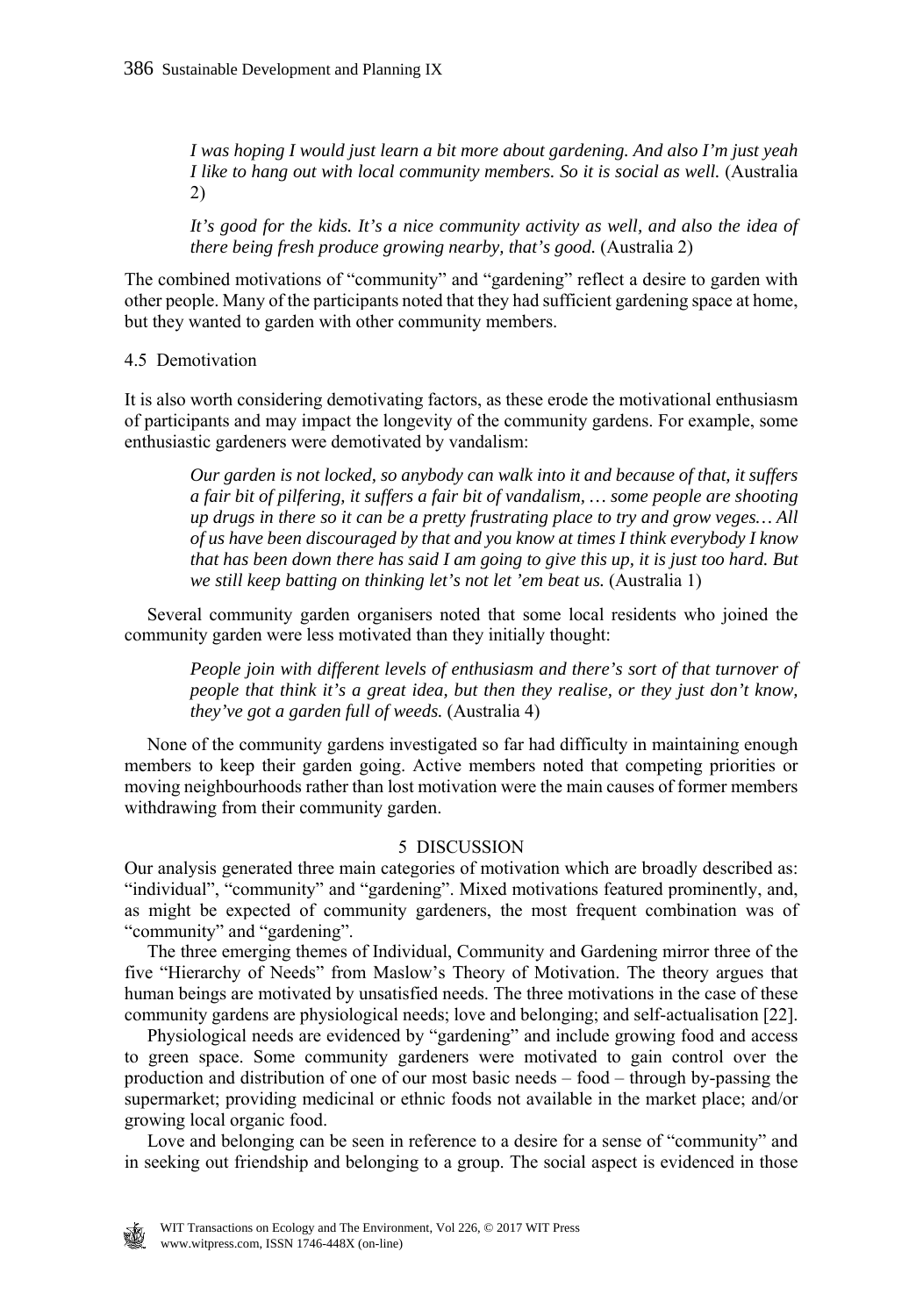community gardeners motivated to get to know people in the neighbourhood; share resources and produce; learn together; feel a part of a community; and/or combat loneliness.

 Self-actualisation mirrors the "Individual" category, where community gardeners are motivated by a desire to be a good parent, a good citizen; self-improvement through learning new skills and knowledge; and/or to feel a sense of accomplishment.

 The point at which the three broad motivations for joining a community garden intersect may have one (or more) factor in common. City residents are seeking more control of their immediate environment as an antidote to alienation by growing local "community".

 Sustainability, although not stated as a motivation, is enacted direct action, contributing to a larger environmental movement. Sustainability is embedded in the choice of community gardening as an activity but is not always explicitly recognised by the participants. The literature pointed to environmental motivations of many community gardens in the forms of sustainability action and environmental education [2], [17], [19], [23]. While the environment is often cited as a community garden motivation, in our study the environment only emerged once as a key focus for one respondent in relation to organic food production. Interestingly, there was evidence of sustainable practices, such as community composting and pesticidefree growing, across all sites (Australia and Denmark) and native bee keeping in two Australian sites. So surprisingly the improvements in sustainability appear to be a by-product of other motivations.

 People's actions are shaped by their environment and they in turn shape their environment by their actions. A community garden is often an untidy place in a world of straight lines and hard surfaces. Community Gardens are a place where the people make the rules. Wright-Mills [24] wrote of the sociological imagination that: "By the fact of his (sic) living, he contributes, however minutely, to the shaping of this society and to the course of its history, even as he is made by society and by its historical push and shove". The community gardeners, by gardening in an urban public space, contribute to the shaping of his/her city and society, to the course of its history and direction of its future.

#### 6 CONCLUSIONS

The range of motivations revealed by our research show that community gardens go some way towards improving quality of life in urban environments, through providing enjoyable intergenerational social interactions in a nature-based environment. The individual motivations revealed by community gardeners varied, however overall indicate that they seek involvement with their community in an outdoor environment by growing organic food together. The community gardeners increase local social capital and inadvertently improve local food security and sustainability skills. Investigating these motivations is important because they can help to shape more effective strategies for addressing problems associated with modern urban life. This may in turn inform debates about wellbeing in cities and feed into planning policy. Community gardens are not a system level change and in themselves are unlikely to be a universal panacea for urban problems, but lessons learned here could be incorporated into the wellbeing of a city. The research may help inform on a role for city authorities to assist, facilitate or to plan for and support community gardeners. From an academic standpoint, this research may be important by uniquely drawing together a range of social theories on social capital, motivations, wellbeing, sustainability, civic engagement, environmental education, social inclusion and place-making. It is hoped that this research will be of value to community gardeners, urban planners, environmentalists, alternative food networks and academics who research such topics.

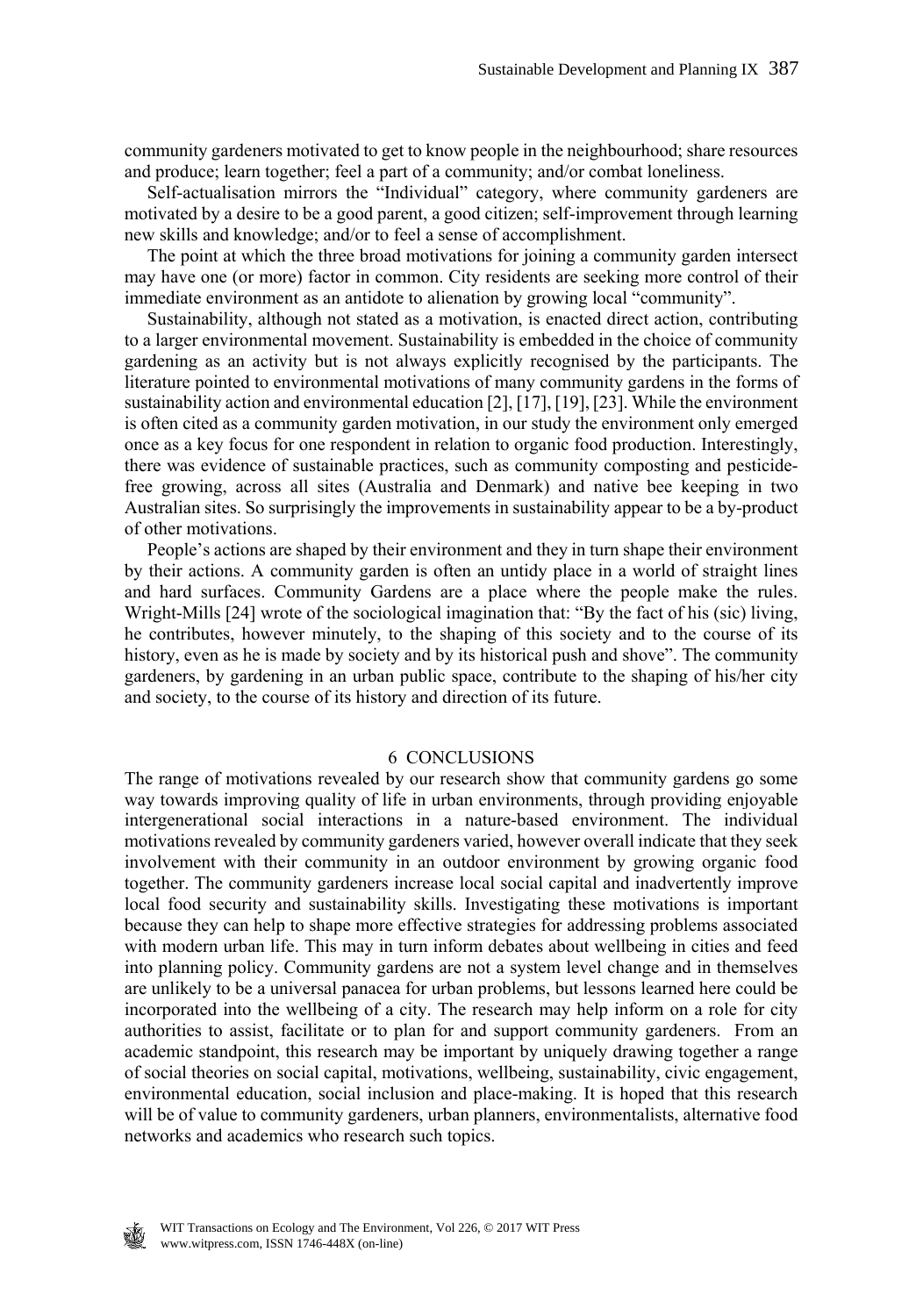### **REFERENCES**

- [1] Aldrich, D., *Building Resilience: Social Capital in Post-Disaster Recovery*, University of Chicago Press: Chicago, 2012.
- [2] Ferris, J., Norman, C. & Sempik, J., People, land and sustainability: Community gardens and the social dimension of sustainable development. *Social Policy and Administration*, **35**(5), pp. 559–568, 2001.
- [3] Firth, C., Maye, D. & Pearson, D., Developing "community" in community gardens. *Local Environment: The International Journal of Justice and Sustainability*, **16**(6), pp. 555–568, 2011.
- [4] Frumpkin, H., Healthy places: Exploring the evidence. *American Journal of Health*, **93**(9), pp. 1451–1456, 2003.
- [5] Galdini, R., Placemaking as an approach for innovative urban renewal practices: Community gardens in Berlin. *International Review of Sociology*, **16**(1), pp. 1–21, 2016.
- [6] The Network, Australian Community Gardens Network Web Site, Australia, http://communitygarden.org.au/acfcgn/. Accessed on: 6 Feb. 2017.
- [7] Tan, L. & Neo, H., "Community in Bloom": Local participation of community gardens in urban Singapore. *Local Environment*, **14**(6), pp. 529–539, 2009.
- [8] Birky, J. & Strom, E., Urban perennials: How diversification has created a sustainable community garden movement in the United States. *Urban Geography*, **34**(8), pp. 1193–1216, 2013.
- [9] Guitart, D., Pickering, C. & Byrne, J., Past results and future directions in urban community gardens research. *Urban Forestry & Urban Greening*, **11**(4), pp. 364–373, 2012.
- [10] Draper, C. & Freedman, D., Review and analysis of the benefits, purposes, and motivations associated with community gardening in the United States. *Journal of Community Practice*, **18**(4), pp. 458–492, 2010.
- [11] Kingsley, J.Y. & Townsend, M., 'Dig in' to social capital: Community gardens as mechanisms for growing social connectedness. *Urban Policy and Research: An Australian and New Zealand Guide to Urban Affairs*, **24**(4), pp. 525–537, 2006.
- [12] Twiss, J., Dickinson, J., Duma, S., Kleinman, T., Paulsen, H. & Rilveria, L., Community gardens: Lessons learned from California healthy cities and communities. *American Journal of Public Health*, **93**(9), pp. 1435–1438, 2003.
- [13] Ohmer, M., Meadowcroft, P., Freed, K. & Lewis, E., Community gardening and community development: Individual, social and community benefits of a community conservation program. *Journal of Community Practice*, **17**(4), pp. 377–399, 2009.
- [14] Hogan, L. & Thorpe, S., *Issues in Food Miles and Carbon Labelling*, Australian Bureau of Agricultural and Resource Economics (ABARE): Canberra, 2009.
- [15] Gaynor, A., *Harvest of the Suburbs: An Environmental History of Growing Food in Australian Cities*, UWA Publishing: Perth, 2006.
- [16] Walter, P., Theorising community gardens as pedagogical sites in the food movement. *Environmental Education Research*, **19**(4), pp. 521–539, 2013.
- [17] Pascoe, J. & Wyatt-Smith, C., Curriculum literacies and the school garden. *Literacy Learning: The Middle Years*, **21**(1), pp. 34–47, 2013.
- [18] Cox, R. et al., Common ground? Motivations for participation in a communitysupported agriculture scheme. *Local Environment*, **13**(3), pp. 203–218, 2008.
- [19] Turner, B., Embodied connections: Sustainability, food systems and community gardens. *Local Environment: The International Journal of Justice and Sustainability*, **16**(6), pp. 509–522, 2011.